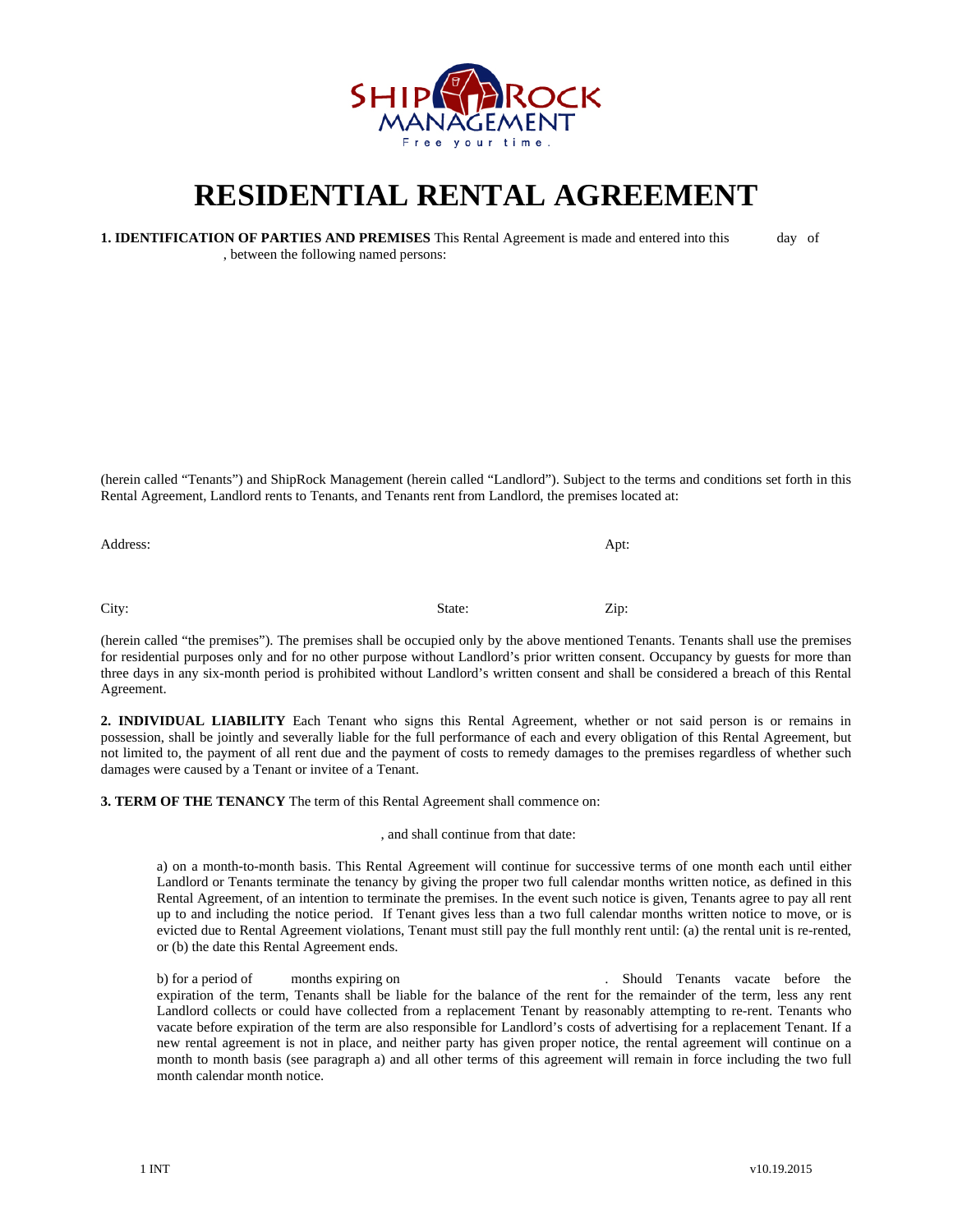**4. TWO FULL CALENDER MONTH NOTICE** Two full calendar months notice is a period defined as starting on the first day of the calendar month and expiring on the final day of the following calendar month. In the event that proper written notice is given any time on or after the 2<sup>nd</sup> day of the first calendar month, the notice period will commence on the first day of the following month and conclude on final day of the calendar month after that. Unless, otherwise agreed upon by Landlord this Rental Agreement can only end on the final day of a calendar month.

*Example: If Tenant gives proper written notice to Landlord on April 15<sup>th</sup>, the notice period would begin on May 1<sup>st</sup> and end on June 30th. If the Tenant gives proper written notice to Landlord on May 1st, the notice period would begin on May 1st and end on June 30th.* 

**5. SHOWINGS** Tenants agree to allow the management company to show the property. Tenants also agree to keep the house in "clean" condition for showings. Although the management company will try their hardest to give a full 24 hour's notice, the tenants further agree to be flexible in working with the management company to schedule showings.

**6. LEASE END TIME** Tenants agree to have all personal belongings out of the unit and have all keys returned to Landlord by no later than 11:59am on the final day of the lease period. Tenants not returning keys at the end of the lease period will be liable for the cost of changing the locks. In the event that one or more of the tenants has not vacated the premises at the time of lease end, a hold over fee of \$100 per tenant per day will be charged.

**7. PAYMENT OF RENT** Tenants shall pay Landlord rent of \$ per month, payable in advance on the first day of each month. If that day falls on a weekend or legal holiday, the rent is due on the next business day. Rent shall be paid by personal check, money order, or automatic transfer or cashier's check only, to at:

> ShipRock Management  $128$  W.  $1^{st}$  St. Duluth, MN 55802

**8. LATE CHARGES AND RETURNED CHECKS** If rent is paid after 11:59 pm on the fourth day of the month, there will be a late charge of \$25.00 assessed. If rent is paid after 11:59 pm on the 9<sup>th</sup> day of the month the late fee will increase to \$50.00. In the case where unrelated tenants are joint parties on one lease, each tenant is viewed as an independent party as it relates to this paragraph only. Therefore, each tenant can and will be charged an individual and separate late fee. The late fee will not to exceed 8% of each tenant's portion of rent.

*Example: If all of the Tenants in a five bedroom house pay their rent on time except for one Tenant who paid their rent on the 10th day, that individual who paid late would be assessed a \$50.00 late fee.* 

If any check given by Tenants to Landlord for the payment of rent or for any other sum due under this Rental Agreement is returned for insufficient funds, a "stop payment" or any other reason, Tenants shall pay Landlord a returned check charge of \$30.00 plus late fees as stated in paragraph eight.

**9. FAILURE TO PAY** As required by law, Tenants are hereby notified that a negative credit report reflecting on Tenants' credit history may be submitted to a credit reporting agency if Tenants fail to fulfill the terms of their credit obligations, such as their financial obligations under the terms of this Rental Agreement.

Tenant acknowledges that the receipt and acceptance by Landlord of partial rent payments from Tenant, defined as any amount less than the full amount due and owing under the terms the Rental Agreement between the parties, does NOT constitute a waiver of Landlord's right to proceed against Tenant for breach of said Rental Agreement, including, but not limited to, the right to proceed with eviction proceedings and to obtain a money judgment against Tenant for the remaining rents owed as allowed under the terms of the Rental Agreement.

**10. RE-RENT** If the rental unit is vacated prematurely and must be re-rented for less than the rent due under this Rental Agreement, Tenant will be responsible for the difference until the date this Rental Agreement ends.

**11. SECURITY DEPOSIT** Before the commencement of this Rental Agreement, Tenants shall pay Landlord

as a security deposit. Landlord may use there from such amounts as are reasonably necessary to remedy Tenants' default in the payment of rent or incurred fees, unpaid utility bills, repair damages to the premises exclusive of ordinary wear and tear, and to clean the premises if necessary. Landlord shall refund Tenants the balance of the security deposit after such deductions within twenty-one (21) days after the expiration of this Rental Agreement. If deductions have been made, Landlord shall provide Tenants with an itemized account of each deduction including the reasons for and the dollar amount of each deduction. If the total amount deducted from the security deposit exceeds the amount of the original security deposit, the balance owing will be billed to the Tenant.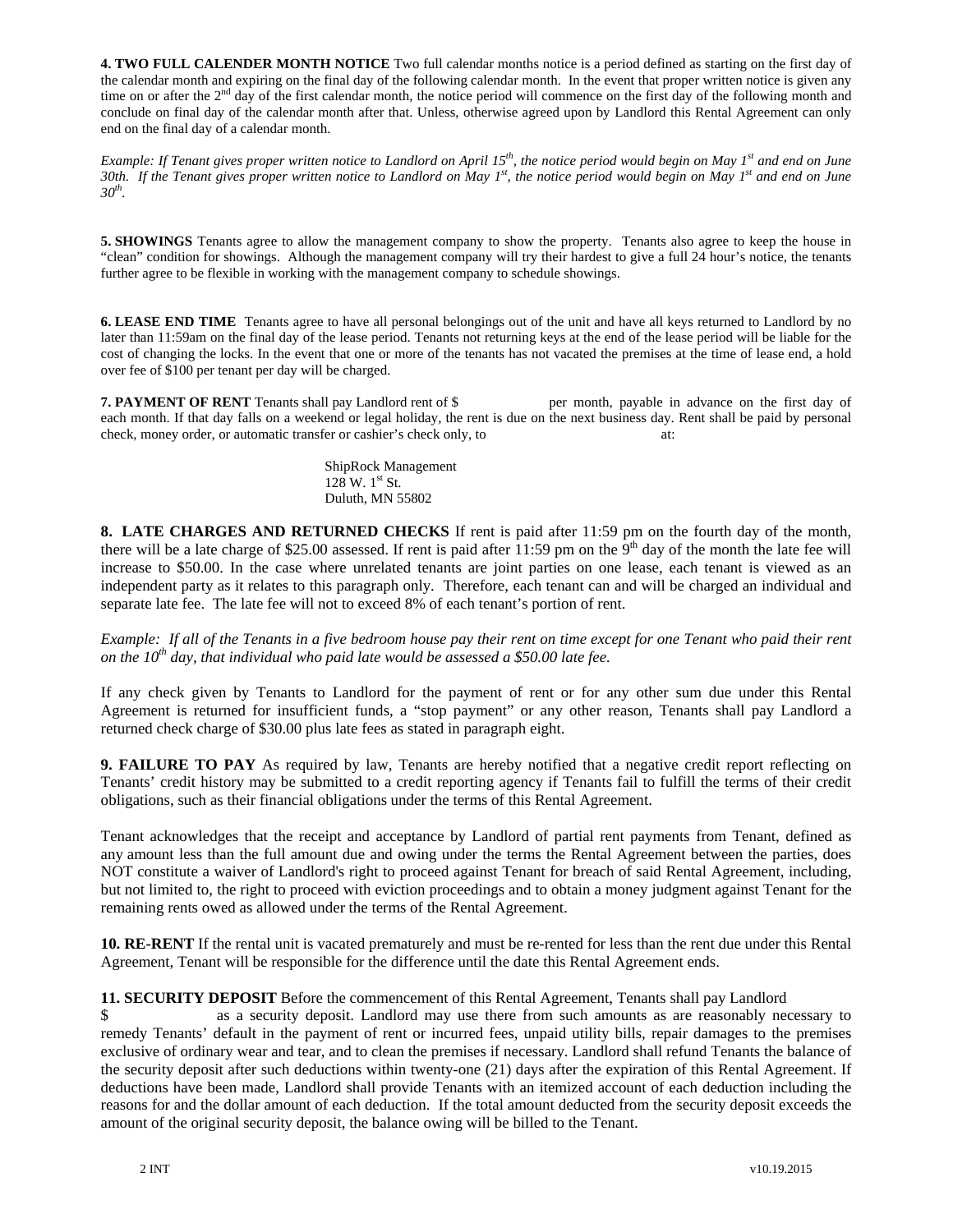**\*\*SECURITY DEPOSIT RETURN\*\*** The security deposit will be returned to the Tenant within twenty-one (21) days after the completion of the Rental Agreement. For a full security deposit return, premise must be left as it was found. Absolutely all items (including all garbage) must be removed from property; premise must be thoroughly clean, with no damage, and a zero balance.

**12. VACATE** If the Tenant vacates the rental unit before the expiration of the Rental Agreement without Landlords written permission, or if the Tenant fails to occupy the rental unit after the Tenant has received notice that it is available, Landlord may charge the Tenant for all of the rent due under this Rental Agreement.

**13. UTILITIES** Tenants shall pay directly for all utilities, services and charges provided to the premises, including any and all deposits required. All utilities which tenants are responsible for must be placed in tenants name before receiving property keys. In the event Tenants fail to make this transfer Tenants will be charged \$100.00 fee. Utilities not specifically listed below will be the responsibility of the Tenant.

- a. Tenant pays:
- b. Landlord pays:

**14. UTILITY CONSUMPTION** Tenants are responsible for notifying Landlord of any fixtures not properly working. Tenants further acknowledge that Landlord will not reimburse tenants for increased consumption in utility usage due to unreported malfunctioning fixtures. For example, if tenant fails to report a toilet that is running, Landlord will not reimburse tenants for additional water or sewer charges. Furthermore, Landlord is not liable to reimburse tenant for any non-used heating oil or propane.

**15. OUTAGE** Landlord shall not be liable to Tenant for the loss of heat, electricity, water or use of any facilities including parking areas, of the leased property if said loss is due to any reason beyond control of the Landlord.

**16. EXCESS GARBAGE** If a trash receptacle is provided by the Landlord it is to be used for household garbage only. **Tenant agrees to reimburse Landlord for any charges for excess garbage, electronics, and or large items that require additional charges.**

**17. PETS** Pets are NOT allowed at this property without the express written consent of ShipRock Management.

In the event pets are allowed, prior to bringing a pet into the property, both parties must complete a Pet Addendum. Please note there may be breed, age and size restrictions. In addition to signing the Pet Addendum, pet rent and/or a pet deposit may be charged. If an unauthorized pet is found on the premises a one-time \$250 fine will be imposed. In addition to the fine Management reserves the right to ask for the pet's removal. If the unauthorized pet is allowed to stay; in addition to the \$250 fine, pet rent and /or a pet deposit will be required. No animal, bird or other pet shall be brought on or kept on the premises without Landlord's prior written consent, except for the following:

- a. None.
- b.

**18. QUIET ENJOYMENT** Tenants shall be entitled to quiet enjoyment of the premises. Tenants shall not use the premises in such a way as to violate any law or ordinance, commit waste or nuisance, or annoy, disturb, inconvenience, or interfere with the quiet enjoyment of any other or nearby resident. There shall be no criminal activity and no nuisance event letters from the police. In the event a non-emergency police or nuisance calls are received, Management may issue a \$50 fine per person for the first occurrence plus any and all fines issued by the city. Tenants will be charged \$100 per person for a second occurrence in addition to fines by the city. Tenants also acknowledge these calls may result in a termination of the Rental Agreement and an eviction.

**19. ASSIGNMENT AND SUBLETTING** No portion of the premises shall be sublet nor this Rental Agreement assigned without the prior written consent of the Landlord. Any attempted subletting or assignment by Tenants shall, at the election of Landlord, be an irremediable breach of this Rental Agreement and cause for immediate termination as provided here and by law. In the event a sublet or assignment is permitted by the Landlord, there will be an \$150 fee for each sublease or assignment charged to the original Tenant that requires the sublease. In addition, any person adding onto the rental agreement must be approved by all parties involved.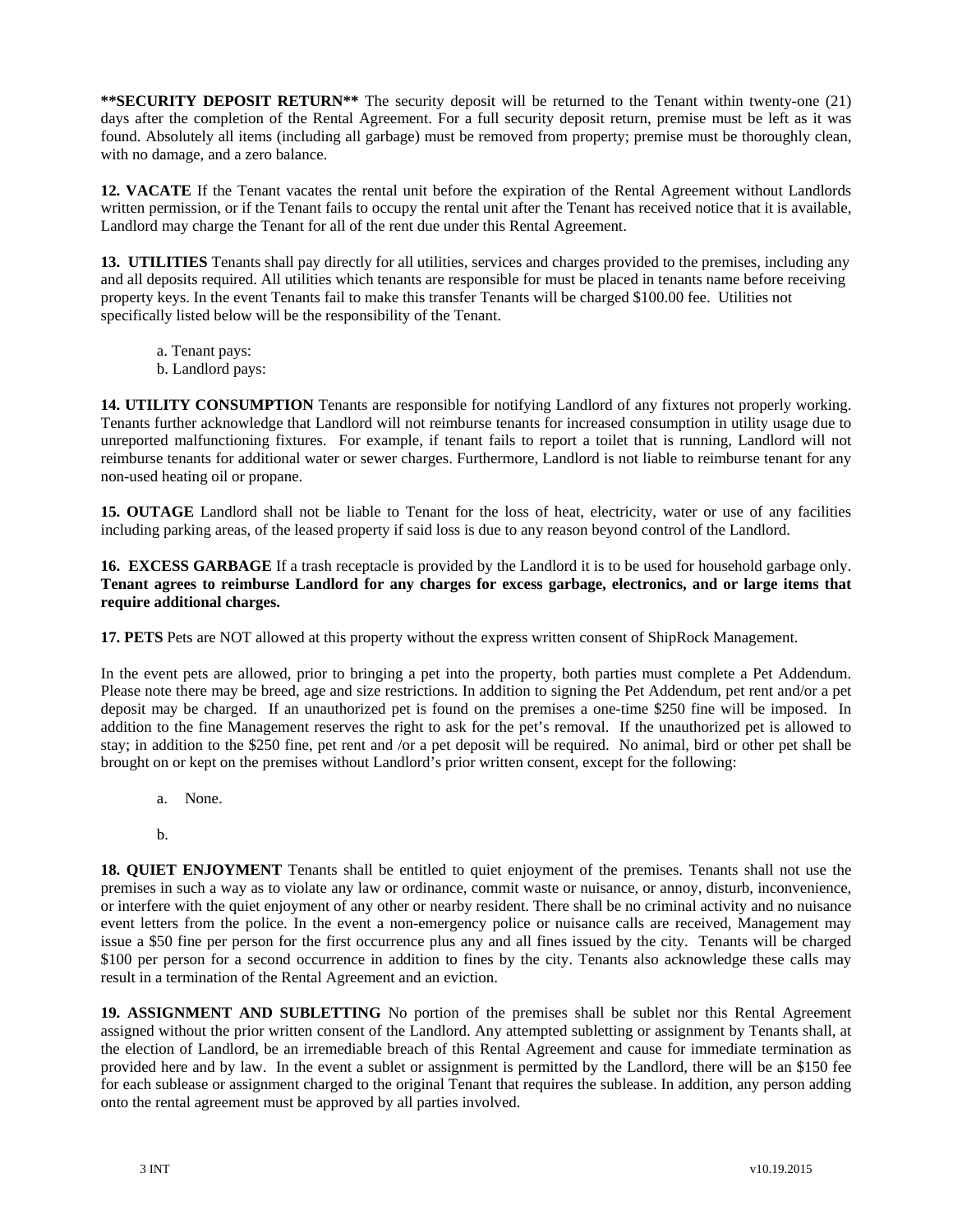**20. OCCUPANTS** The names of all residents of leased premises must appear on this Rental Agreement. Landlord must be notified and approval must be obtained for persons staying for more than three (3) consecutive days or for stays which may constitute residency.

**21. POSSESSION OF THE PREMISES** The failure of Tenants to take possession of the premises shall not relieve them of their obligation to pay rent. If Landlord is unable to deliver possession of the premises for any reason not within Landlord's control, Landlord shall not be liable for any damage caused thereby, nor will this Rental Agreement be void or voidable, If Landlord is unable to deliver possession within 10 calendar days after the agreed commencement date, Tenants may terminate this Rental Agreement by giving written notice to Landlord, and shall receive a refund of all rent and security deposits paid.

## **22. CONDITION OF THE PREMISES** Tenants agree to:

(i) properly use, operate and safeguard the premises and all furniture and furnishings, appliances and fixtures within the premises,

(ii) at Tenants expense, keep and maintain the leased premises and appurtenances in good, clean and sanitary condition and repair, during the term of this Rental Agreement and any renewal thereof, and upon termination of the tenancy, to surrender the premises to Landlord in the same condition as when Tenants first took occupancy, except for ordinary wear and tear,

(iii) irrigate and maintain the surrounding grounds in a clean and safe manner, keeping the grounds clear of rubbish and weeds, trimming all grass and shrubbery and removing all snow and ice from walkways and stairs as necessary to effect a safe, neat and orderly appearance to the property. If said property is a multiple unit dwelling (two or more units) all of the buildings Tenants accept the joint responsibility and liability of snow removal, lawn care, irrigation and weed and rubbish removal from the property. In the event the Landlord helps out from time to time with any of these tasks it still remains the Tenants responsibility;

(iv) notify Landlord in writing upon discovery of any damages, defects or dangerous conditions in and about the premises; and

(v) reimburse Landlord for the cost of any repairs to the premises of damages caused by misuse or negligence of Tenants or their guests or invitees.

(vi) Tenants agree that the rental amount reflects consideration being given for any and all improvements, maintenance and on-going care of the property.

Tenants acknowledge that they have examined the entire interior and exterior of the premises, including plumbing, heating and electrical appliances, smoke detector(s), fixtures, carpets, drapes and paint, and have found them to be in good, safe and clean condition and repair, with the following exceptions: (Specify "none" if there are no exceptions)

*By initialing this page and signing this Rental Agreement, Tenants acknowledge receipt of a move-in inspection form and further agree to return the move-in inspection addendum within seven days of the move-in date. If for any reason the move-in inspection is not completed, or not returned within the appropriate amount of time, the Tenants assume all responsibility for all damage that Landlord documents or finds.* 

**23. REPAIRS, ALTERATIONS AND DAMAGES** Except as provided by law or as authorized by the prior written consent of Landlord, Tenants shall not make any repairs or alterations to the premises, including but not limited to, painting the walls, installing wallpaper, murals, paneling, tile, or hanging posters or pictures weighing in excess of twenty pounds.

If the premises are damaged or destroyed as to render them uninhabitable, then either Landlord or Tenants shall have the right to terminate this Rental Agreement as of the date on which such damage occurs, through written notice to the other party to be given within fifteen days of occurrence of such damage. However, if such damage should occur as the result of the conduct or negligence of Tenants or Tenants' guests or invitees, Landlord only shall have the right to termination and Tenants shall be responsible for all losses, including, but not limited to, damage and repair costs as well as loss of rental income.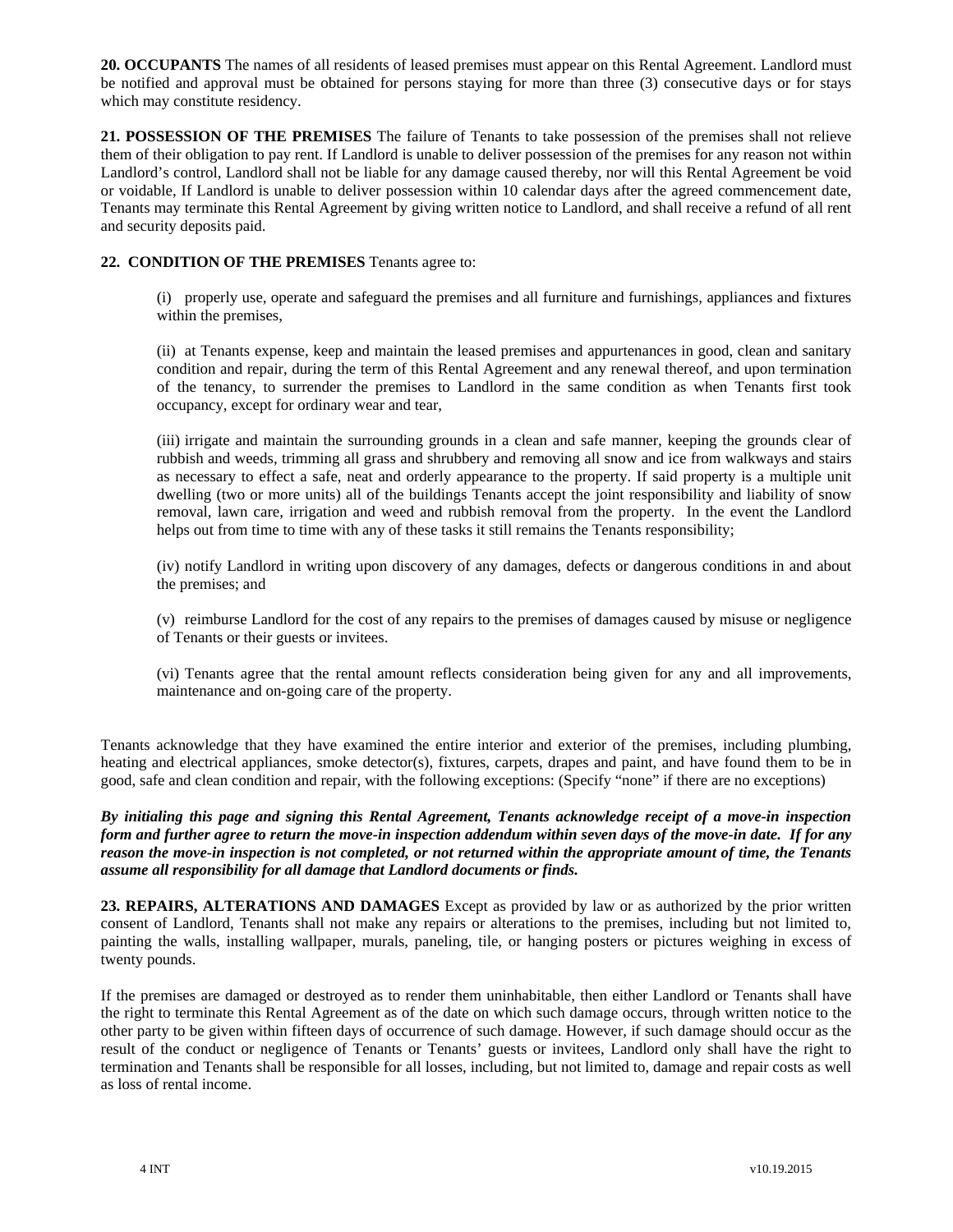**24. HOLD HARMLESS** Tenants expressly release Landlord, Landlord's agents, and all employees of Landlord from any and all liability for any damages or injury to Tenants, or any other person, or to any property, occurring on the premises unless such damage is the direct result of the negligence or unlawful act of Landlord or Landlord's agents or Landlord's employees. Tenant agrees that Landlord is not responsible for actions, injury, harm or damages caused by third parties (i.e. guests trespassers, or other residents) not directly under the control of Landlord. Tenant further agrees to not make any claim against Landlord for loss or injury or damage sustained by or from insects, pests, fire, water, deluge, overflow, sewer back-up, or from malfunction or breakdown of appliances in the leased premises. Tenant additionally agrees to not make any claim for any loss of any articles by theft or from any other cause.

**25. INSURANCE DISCLAIMERS** Tenants assume full responsibility for all personal property placed, stored or located on or about the premises. Tenants' personal property is not insured by Landlord. Landlord recommends that Tenants obtain insurance to protect against risk of loss from harm to Tenants' personal property. Landlord shall not be responsible for any harm to Tenants' property resulting from fire, theft, burglary, strikes, riots, orders or acts of public authorities, acts of nature or any other circumstance or event beyond Landlord's control.

**26. WATER DAMAGE** Tenants are responsible for any damage caused by overflowing fixtures due to Tenants negligence or misuse.

**27. EMERGENCY ENTRY AND INSPECTION** Tenants shall make the premises available to Landlord or Landlord's agents for the purposes of making repairs or improvements, or to supply agreed services or show the premises to prospective buyers or Tenants, or in case of emergency, or for semi-annual property inspections. Except in case of emergency, Landlord shall give Tenants reasonable notice of intent to enter. For these purposes, twenty-four (24) hour verbal or written notice shall be deemed reasonable, and reasonable hours shall be defined as 9:00am to 7:00pm Monday through Sunday. In order to facilitate Landlord's right of access, Tenants shall not, without Landlord's prior written consent, add, alter or re-key any locks to the premises. At all times Landlord shall be provided with a key or keys capable of unlocking all such locks and gaining entry. Tenants further agree to notify Landlord in writing if Tenants install any burglar alarm system, including instructions on how to disarm it in case of emergency entry.

**28. EXTENDED ABSENCES AND ABANDONMENT** In the event Tenants will be away from the premises for more than four consecutive days, Tenants agree to notify Landlord in writing of the absence. During such absence, Landlord may enter the premises at times reasonably necessary to maintain the property and inspect for damages and needed repairs.

Abandonment is defined as absence of the Tenants from the premises, for at least 10 consecutive days without notice to Landlord, If the rent is outstanding and unpaid for fourteen (14) days and there is no reasonable evidence, other than the presence of the Tenants' personal property, that the Tenants are occupying the unit, Landlord may at Landlord's option terminate this Rental Agreement and regain possession in the manner prescribed by law.

**29. SMOKE DETECTOR** Tenant acknowledges that the Landlord has provided working smoke detectors and that it is the Tenant's responsibility to check it monthly and at Tenants expense, change the battery, or if hard wired, report any problems in its function. Further, Tenant acknowledges that any unauthorized person who tampers with a smoke alarm is guilty of a violation of the local governing entities uniform fire code and may be subject to a fine. The same holds true if a carbon monoxide detector is installed in the premises.

**30. SMOKING** By signing this agreement, Tenants agree that they will not smoke in the building, including common areas such as hallways and laundry rooms. The property must be kept free of cigarette butts**.** 

**31. GRILLS / FIRES** Tenant agrees to comply with any and all applicable local governing rules and regulations relating to outdoor grills and fires. Specifically, tenant acknowledges that in any structure containing three or more dwelling units, no person shall kindle, maintain, or cause any fire or open flame on any balcony above ground level, or on any ground floor patio within 15 feet of a structure.

**32. KEYS/LOCKS** Tenant is not allowed to change the entry door(s) lock to their apartment or bedroom. If Tenant desires additional security (e.g., a door chain) installed on the inside of their unit, they must request same from Landlord and pay for materials and labor to install it. At no time is a Tenant allowed to place any door latching hardware on their door(s) that involves screwing hardware into the door frame. If a tenant is locked-out of the property there is a \$25.00 service charge for access to the apartment or home. After hours lockouts are charged at the maintenance staff's on-call rate.

Sets of Keys Received by Tenant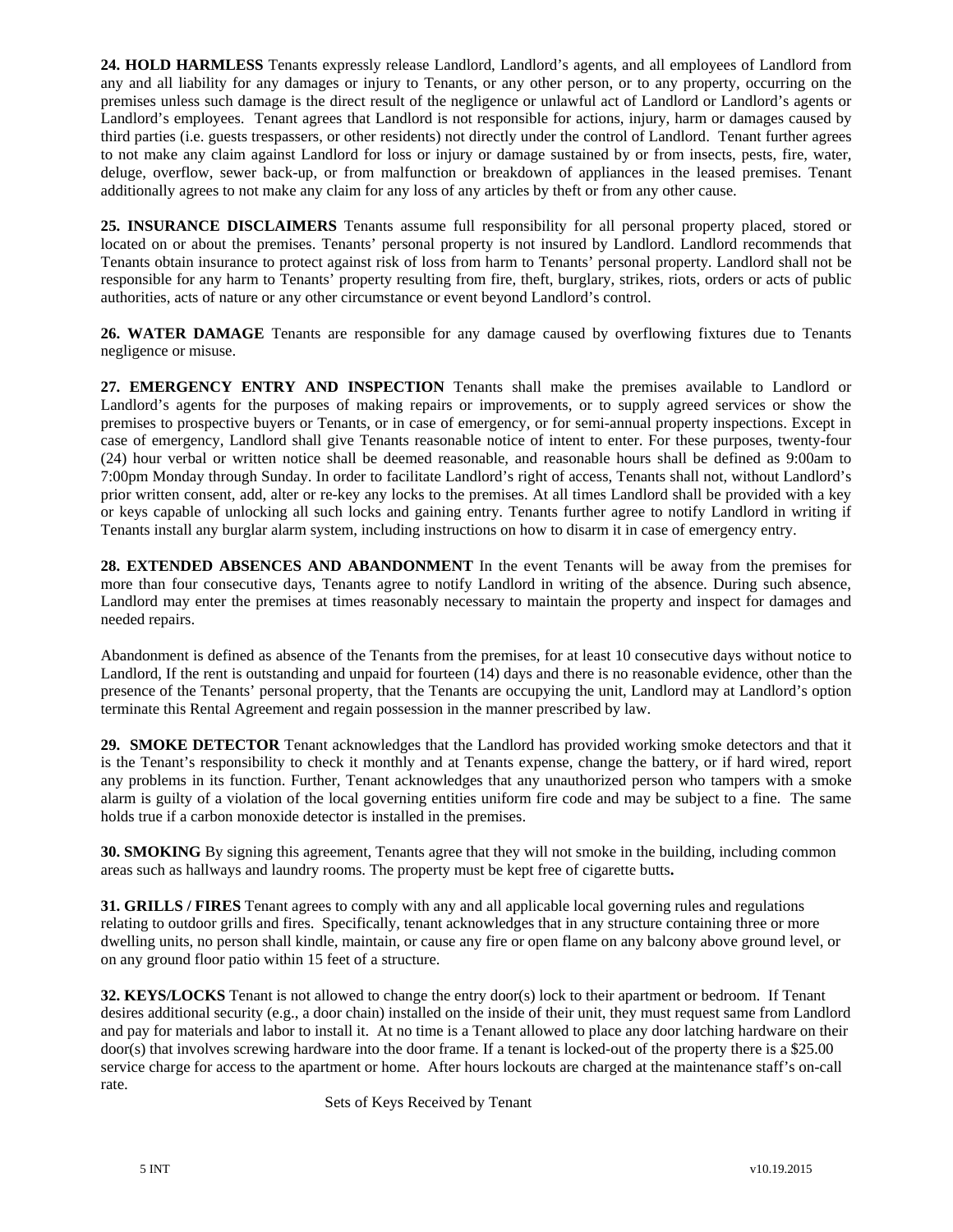**33. LEGAL BEDROOM** Tenants agree to only use legal bedrooms as sleeping quarters. In the event that a Tenant does use a non-conforming room as a bedroom without the Landlord's knowledge, Tenant accepts full responsibility for all of the personal property within that room, and releases Landlord from any liability whatsoever for the person(s) occupying the non-conforming bedroom. Sleeping in a non-conforming bedroom is not only illegal, but is a fire hazard and very dangerous.

**34. CLEANLINESS** Tenant agrees that the condition of the leased premises shall be kept clean and orderly throughout the period of showing for re-renting. If first request to keep the leased premises presentable is disregarded, a professional cleaner will be hired and cost charged back to Tenant. Tenant will arrange activities so that leased premises is available to show during the day and early evening.

**35. ABANDONED PROPERTY** If Tenant shall abandon, surrender or vacate the leased premises during the term of the Rental Agreement, or be disposed by process of law, or otherwise, or after termination of this Rental Agreement (11:59 AM the last day of the Rental Agreement) any personal property belonging to the Tenant and left anywhere on, or within leased premises or associated property shall be deemed to be abandoned at the option of the Landlord and disposed by them.

**36. LAW** Tenant agrees that violating any law is a Rental Agreement violation and that Tenant immediately loses the right to the premises upon the issuance of a citation by policing authority. Furthermore, Tenant agrees to immediately terminate the Rental Agreement at Landlords option, and vacate the leased premises after being cited by policing authority.. Tenant specifically understands that the following activities will not be allowed on the premises: fighting, either within the leased premises or on/about the grounds; making, selling, possessing, purchasing or allowing illegal drugs or their use; illegally using or possessing firearms or any other dangerous weapons; or allowing prostitution or related activities; any of the previously mentioned activities whether caused by Tenant, invited guest, or uninvited guest is a violation of this Rental Agreement.

**37. FORWARDING ADDRESS** Tenant agrees, upon vacating the leased premises, to provide Landlord with their forwarding address. Should Tenant fail to do so, Tenant agrees to absolve Landlord of all responsibility to meet the local governing bodies time lines for the return of deposits and the provision of an annual certificate of rent paid (CRP) ,if applicable.

**38 LATE RENT EVICTION** Landlord reserves the right to initiate an eviction at any time the rent is past due. Rent is DUE on the FIRST day of the month and PAST DUE on the SECOND day of the month.

**39. LEAD BASED PAINT DISCLOSURE** By initialing, Tenant acknowledges receipt of disclosure of information on lead based paint and lead-based paint hazards. Landlord has no reports or knowledge of lead-based paint on the premises. Tenants initial here:

## INT:

**40. LIQUID-FILLED FURNITURE** Tenant shall not use or have any liquid-filled furniture on the premises without Landlord's prior written consent; including but not limited to aquariums larger than ten gallons and water beds of any size.

**41. TRUST ACCOUNT WAIVER** All monies collected by Landlord from any Tenant or Tenant representative will NOT be held in a trust account. They will be held in an account as selected by the Landlord. Monies collected would normally include, but are not limited to: security deposit, rent, application fees, late fees, NSF fees, damage fees and/or any banking fees. Moreover, you are agreeing that your security deposit will not be held in a Minnesota Department of Commerce chapter 82 approved trust account.

**42. ATTORNEYS/COLLECTION FEES** In the event of any litigation arising from or related to this Rental Agreement, or the services provided under this Rental Agreement, Landlord, should it prevail, shall be entitled to recover from Tenant all reasonable costs incurred including, but not limited to, staff time, court costs, attorney's fees and all other related expenses incurred in such litigation.

Landlord reserves the right to send outstanding balances to a collection agency. If monies received from collection agency are charged a collection fee Tenant will be responsible for those fees.